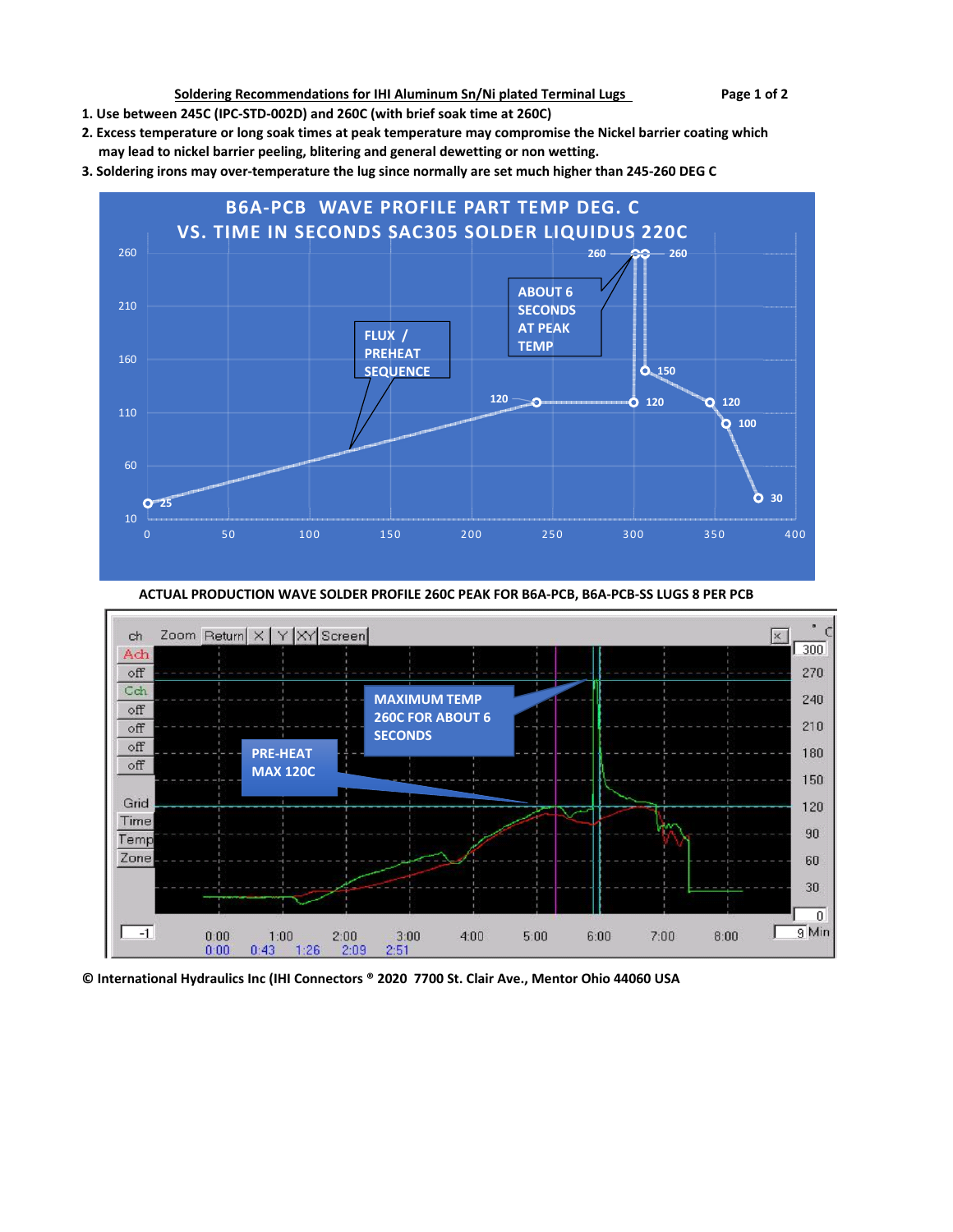## **SOLDERABILITY TESTING PER IPC/JEDEC J-STD-002 DIP & LOOK TEST B1, LEADLESS LUGS, SAC305 LEAD FREE**

**The purpose of Solderability Testing** is to evaluate the solderability of solderable pins, leads, wires, tabs, pads and terminals to avoid defects in production.

The leading industry standard for performing solderability testing is IPC/JEDEC J-STD-002(D) "Solderability Tests for Component Leads, Terminations, Lugs, Terminals and Wires".

This standard is based on, and preceded by, the much older but still venerated Mil-Std-883 Method 2003 - "Solderability" which created the "Dip and Look" method still used for solderable components.

The solderability of a surface is defined by its solder wetting, de-wetting and non-wetting characteristics and also uses the fillet wetting shape and angles.

**Solder wetting** is good when a substantially uniform, smooth, and unbroken film of solder indicates good adherence on the surface just soldered.

**Non-wetting**, is when the solder has contacted the surface but does not adhere completely to it, exposing patches of the bare metal surface (does not look tinned, high wetting angles nearby).

**Dewetting** is when the solder recedes, or pulls back, after coating a surface, creating irregular "clumpy" mounds of solder, but leaving behind no exposed metal areas (looks tinned but has high wetting angles preventing retention of solder mass in those locations).

The most commonly used method is the **Dip and Look Method** since it gives a practical, functional pass / fail outcome and is relatively easy for users to set up at low cost in any location.

Another method called the **Wetting Balance Analysis Test** check the amount of favorable surface tension "pull" force from the desirable small wetting angles, versus high wetting angles, which do not exhibit the desired "pull" force. However, this method does not have a universally agreed pass / fail standard for general use, so it used more for analysis and troubleshooting.

For parts which will be stored for a lengthy time, the solderable components should be steam aged before they are Dip and Look tested to assure that they have good shelf life.

For parts which are about to be used in production then, a simple Dip and Look Test based on the manufacturer's guidelines for processing may be used.

Once a part has been successfully soldered, the solderability is no longer a concern.

IPC/JEDEC J-STD-002 allows certain variable and recommendations to be based on "AABUS" ("As Agreed By User And Supplier".

As customized and specialty products are offered by manufacturers to meet the needs of many different client users at the same time, the manufacturer-supplier's has expectations for the correct process needed for good results using the product and may be set by the supplier in which case it should be clearly stated.

IHI B-Series solderable body, screw type lug parts, do not have wire leads and are evaluated for the solderability of the flat surfaces that are used to retain the part to the PCB copper foil surfaces.

IHI uses Test B1 for Leadless Lugs and Terminals since this applies to the critical flat surfaces for both THT and SMT applications. Acceptance and Rejection is a combination of **1.** 95% coverage of critical area per individual termination. **2.** 80% coverage of critical area of exposed pad. **3.** No coverage minimum % on exposed metal on "unplated or sheared surfaces". See IPC/JEDEC J-STD-002 Test B1 and Appendix A, & B.